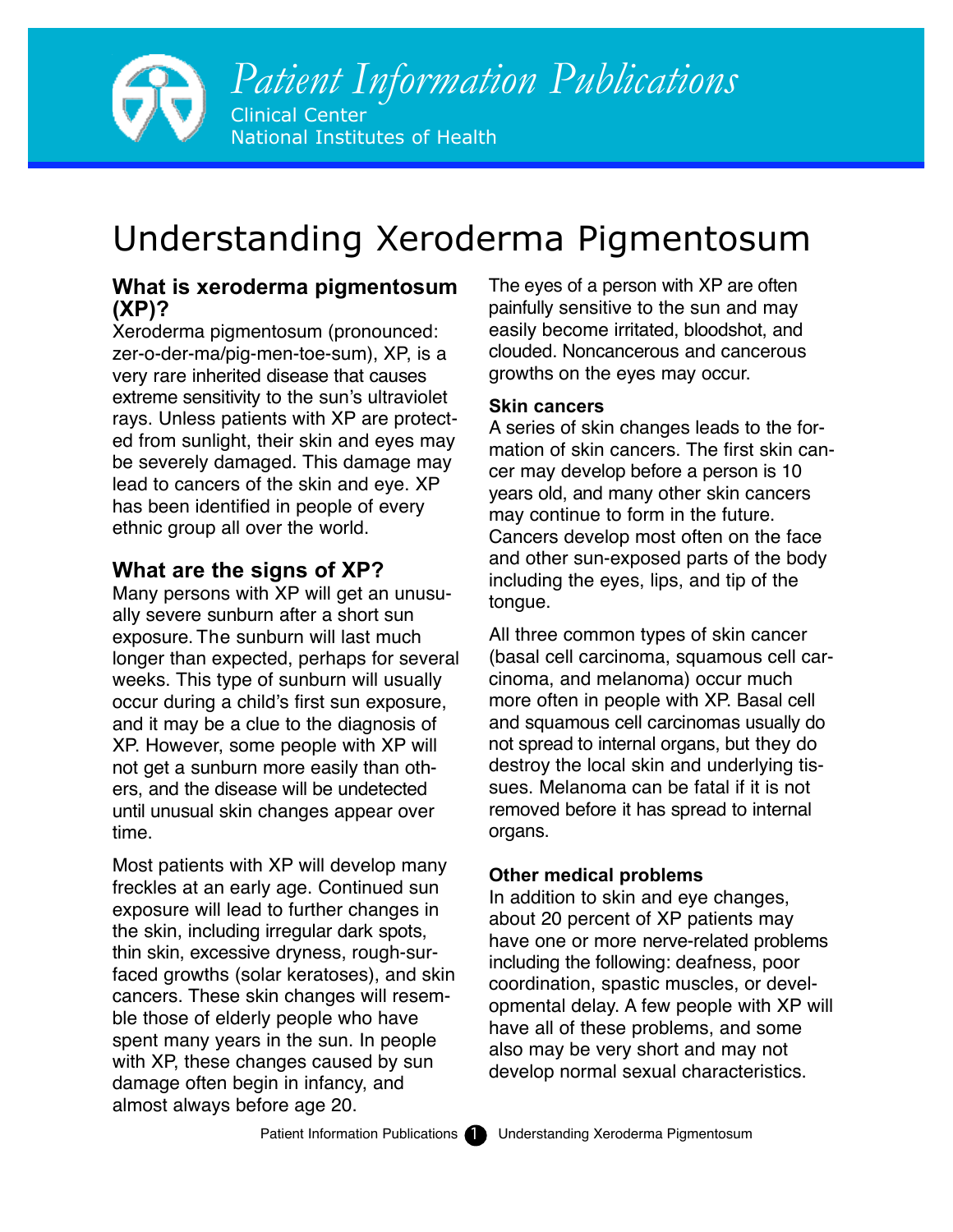Some people with XP will develop only mild neurological symptoms in late childhood or adolescence. Whenever neurological problems do occur, however, they usually tend to worsen over time.

## **What causes XP?**

Two factors combine to cause the abnormalities in XP. First, a person inherits traits from each parent which, when combined, lead to an unusual sensitivity to the damaging effects of ultraviolet light. Second, exposure to the sun, which contains ultraviolet light, leads to changes in the skin and eyes.

#### **Problems with DNA damage and repair**

Ultraviolet light damages the DNA in cells and disrupts normal cell functioning. DNA (deoxyribonucleic acid) within our genes contains all the coded information needed to direct cell functions.

Damaged DNA is mended by the DNA repair system. But the DNA repair systems of people with XP do not function properly. As a result, unrepaired DNA damage builds up and causes cancerous cell changes or cell death.

## **How is XP diagnosed?**

XP can usually be diagnosed in the laboratory by measuring the DNA repair defect. This test is performed on skin or blood obtained from the patient. Soon, only a few cells may be needed to make this diagnosis.

#### **Different types of XP**

There are eight genetic types of XP. Each type is characterized by a different genetic change in the DNA repair system.

Seven of the eight types show reduced activity in one DNA repair system.

The eighth form shows reduced activity in another DNA repair system.

This last type of XP is referred to as the "variant" form, while the other seven types are known as groups A, B, C, D, E, F, and G.

# **Can XP be treated?**

There is no cure for XP, but much can be done to prevent and treat some of the problems it causes:

- protection from ultraviolet light
- frequent skin and eye examinations
- prompt removal of cancerous tissue
- neurological examination
- psychosocial care.

#### **Problems from ultraviolet light**

As soon as the diagnosis of XP is suspected, a patient should be completely protected from ultraviolet rays. This will greatly reduce the frequency and severity of skin and eye problems (including cancers).

There are two types of ultraviolet light: short wavelength and long wavelength. The main source of harmful, short wavelength ultraviolet light is sunlight. These ultraviolet rays are also found in the light given off by germicidal lamps, artificial sunlamps (including those found in tanning booths), and mercury vapor lamps. Ultraviolet-measuring instruments, if available, may be used to detect sources of ultraviolet radiation.

The small amount of long wavelength ultraviolet light from sunlight that has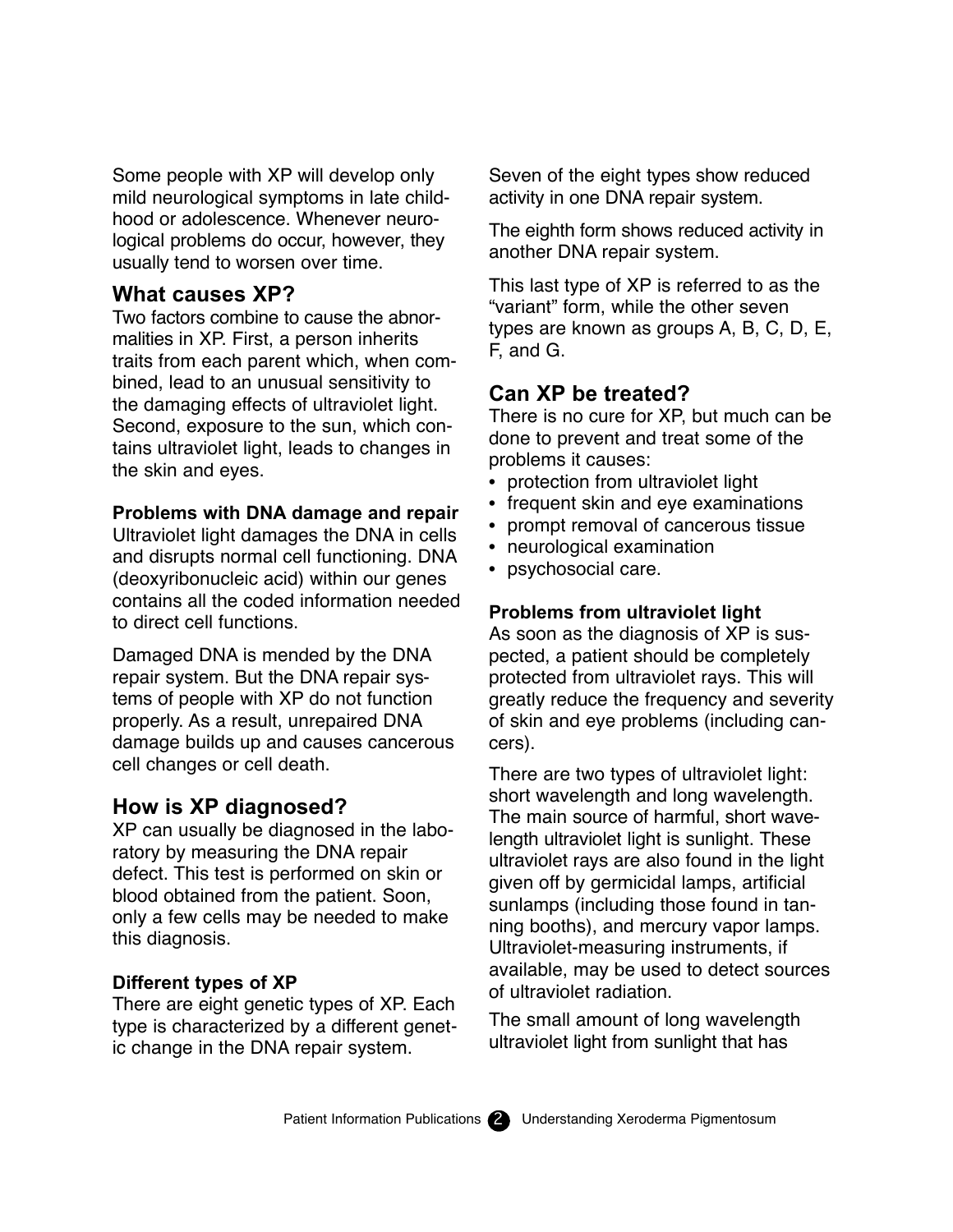passed through window glass (or produced by unfiltered dayl i g h t fluorescent bulbs) is of less risk but p r o b ably should be avoided. Regular incandescent light bulbs do not give off ultraviolet light.

To limit a person's exposure to harmful ultraviolet rays, outdoor activity should be restricted to nighttime.

Damaging ultraviolet radiation from sunlight is most intense at midday. In some patients, even a few minutes of sun exposure at midday may cause a severe sunburn. If daytime exposure is unavoidable, it should be limited to the very early morning or very late afternoon hours a time of day when your shadow is much longer than your height.

When XP patients are indoors or in a car, the windows should always be closed because glass blocks harmful ultraviolet rays from sunlight.

#### **Tips for protecting children**

- Children with XP should not play outdoors during the day unless they are under ultraviolet light-blocking shelters and away from reflective surfaces such as snow, sand, orwater. Clouds do not block out harmful rays.
- Special arrangements for children with XP should be made at school to ensure that they are not exposed to sunlight from an open window, that they are not exposed to any unfiltered (bare) fluorescent light bulbs, and that they are not permitted outside for gym, recess, fire drills, or other activities.



A well-protected person with XP.

#### **Daily protection outdoors**

• When patients with XP are outdoors in daylight, they should wear long sleeves, long pants, and wide-brimmed hats. Two layers of clothing protect more than one layer. Tightly woven fabrics generally give more sun protection than loose weaves.

Wear clothing that you can't see the light through. Some companies make light-weight clothing specifically designed to provide a high degree of sun protection.

• Choose eyeglasses or sunglasses specifically labeled to block ultraviolet light completely. Glasses with sideshields protect the eyelids and skin around the eyes. Long hair styles help protect the neck and ears.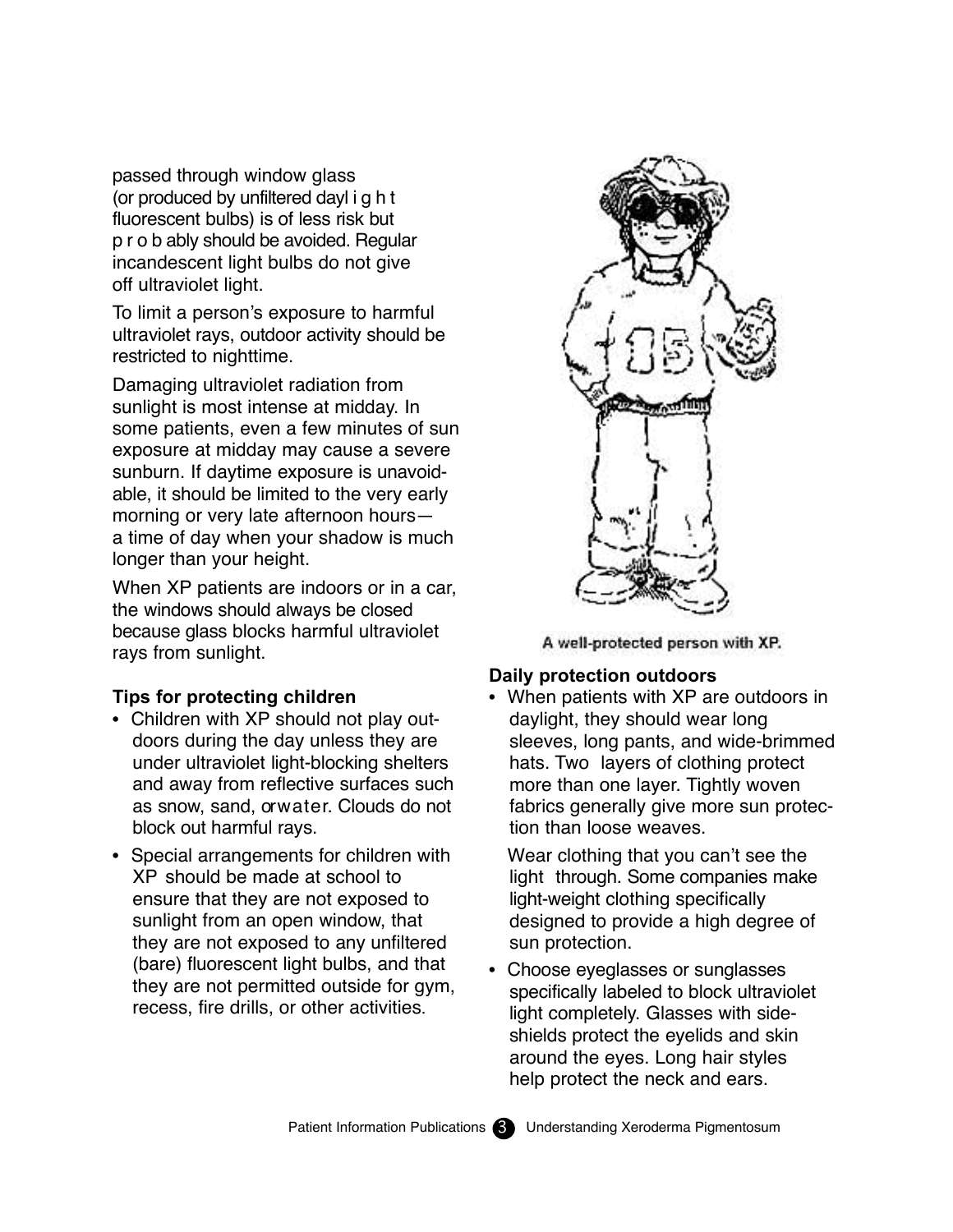- While sun protection by clothing is most effective, any skin not covered by clothing or hair should be protected by sunblocks such as zinc oxide, titanium dioxide, sun-blocking makeup, or sunscreens. Sunscreens with a sun protection factor of 15 or higher should be used. They should be applied at least 30 minutes before going out in the sun. Lip moisturizers containing sun blocking agents also give protection.
- A sunscreen may also be used indoors to protect against unrecognized sources of ultraviolet light.

# **What else can cause harm besides ultraviolet light?**

Laboratory tests indicate that sunlight is the major DNA damaging agent to the cells of XP patients. However, tobacco smoke and some drugs (such as psoralens, used with ultraviolet light for treating psoriasis) can cause similar DNA damage. People with XP should avoid exposure to tobacco smoke and should not use tobacco products because they are probably at greater risk for developing lung cancer.

# **What more can I do?**

#### **Frequent skin examinations**

Patients should be examined often by a family member or another person who has been taught to recognize the signs of skin cancer. Any suspicious spot or growth should be immediately reported to the patient's doctor. Examinations should include the eyes, scalp, ears, mouth, tongue, nostrils, and all other areas of the skin, even those that do not have sun exposure (for example, the buttocks). Examination by a dermatologist (a doctor specializing in skin disorders) should take place at least every 3 to 6 months. The dermatologist can help detect skin cancers before they have grown or spread to internal organs. A small piece of suspicious skin growths may be removed (biopsied) and examined for cancer.

#### **Prompt removal of cancerous tissue**

Skin cancer treatment for XP patients is similar to that for anyone with skin cancer. Treatment may include removal of the cancer by freezing, use of an electric needle, or surgery. Depending on the size, type, and location of the cancer, a small cancerous growth can usually be treated in a doctor's office. Large tumors may require extensive surgery and skin grafting. Dermabrasion or removing large portions of skin with grafting has been used for some patients with extensive involvement. X-ray treatment has also been used safely. Precancerous growths, such as solar keratoses, may be frozen with liquid nitrogen.

#### **Other skin treatments**

Some patients with XP who have had many skin cancers have prevented new cancers by taking a drug called isotretinoin, a derivative of vitamin A. However, this medicine has serious side effects that prevent its use in all but the most severe cases.

A cream containing a DNA repair enzyme is currently being studied.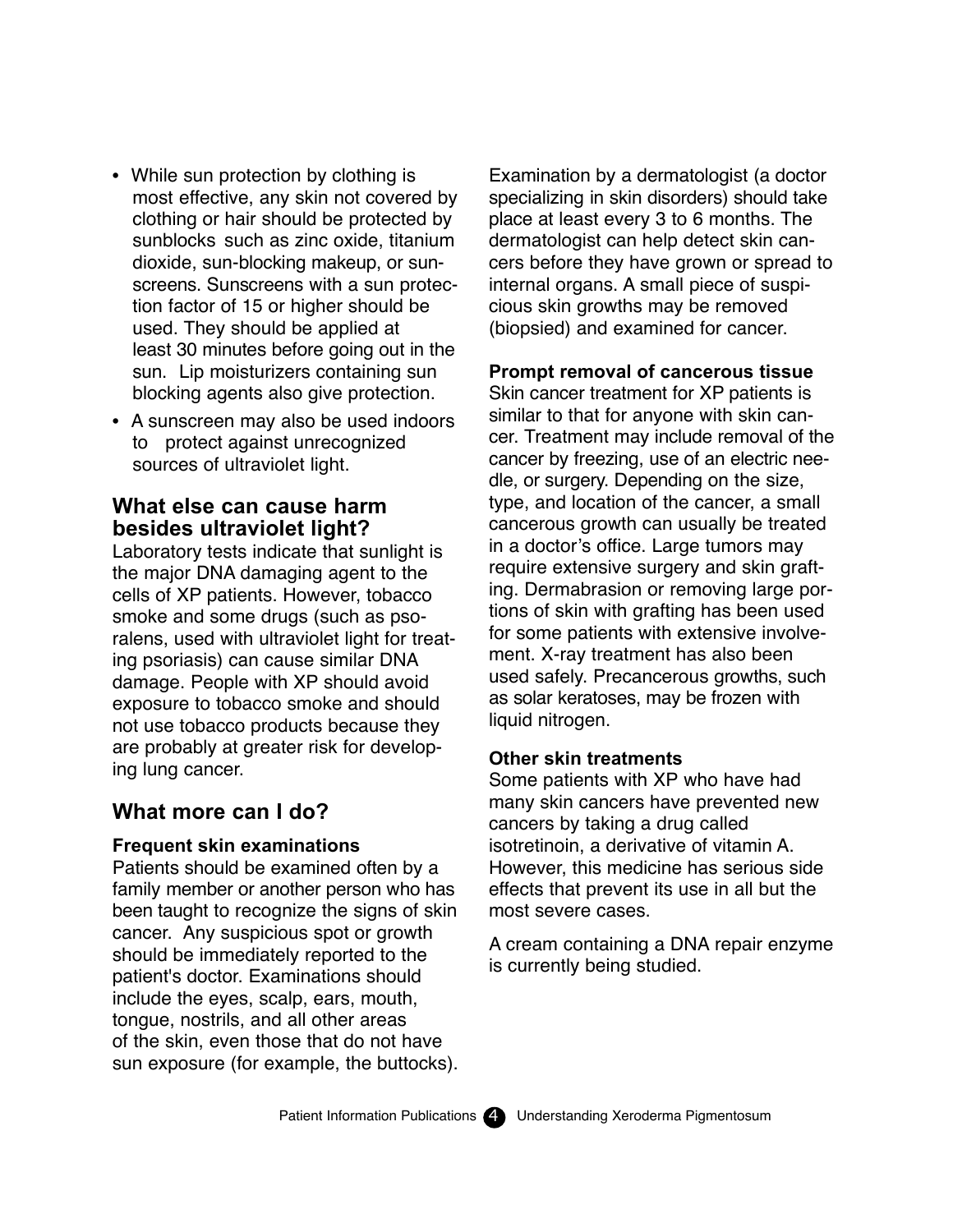#### **Frequent eye examinations**

Examination by an ophthalmologist (a doctor specializing in the eye) should take place regularly. The ophthalmologist can help detect eye cancers and other lesions before they become a problem.

Artificial tears may soothe abnormally dry or irritated eyes. If the corneas of the eyes become so clouded that the patient cannot see, a corneal transplant may be considered to restore vision.

#### **Treatment of neurological problems**

About 20 percent of patients develop neurological problems. While nothing can prevent or stop these problems from occurring, it is important to be aware of them. Early testing and treatment for potential neurological problems may lessen the unfortunate results of undetected abnormalities.

For example, detection of hearing loss and subsequent use of a hearing aid may lessen difficulties in communication and in school. Patients with XP should have periodic neurological examinations.

#### **The role of sun exposure in the development of neurological problems**

Researchers do not believe that sun exposure affects the development of neurological problems in patients with XP. The sun's ultraviolet rays are absorbed by the skin and do not penetrate the brain or other internal organs.

But no matter how small his or her sun exposure, a person with XP who is genetically prone to develop neurological symptoms will do so. While the cause of the neurological problems is unclear, it appears that persons with the most severe reductions in their DNA repair ability are the most likely to have such problems.

# **Psychosocial aspects of XP**

Persons with XP and their families face many challenges in daily living. This disease has many long-term physical, emotional, social, and economic consequences.

Skin changes, including cancers at an early age and other physical problems, may affect school experiences, employment opportunities, recreational activities, and social relationships.

Coping with chronic illness and disability is very difficult. Some people have problems with health insurance or finances while others may feel anxious or depressed. Persons with XP need a great deal of support from family, friends, and their communities to provide encouragement, build confidence, and give hope. Patients with XP and their families may obtain assistance from their physician, nurse, or social worker.

# **What is the life span of people with XP?**

Many people with XP will die at an early age from skin cancer if they are untreated and unprotected from sunlight. However, if a person is diagnosed early, has no severe neurological problems, is protected from ultraviolet light, and followed carefully for early cancer detection, a normal life span is possible. The life spans of most persons with XP will fall b e t w e e n these extremes. A reduced life span is to be expected, but there are great differences among patients with XP.

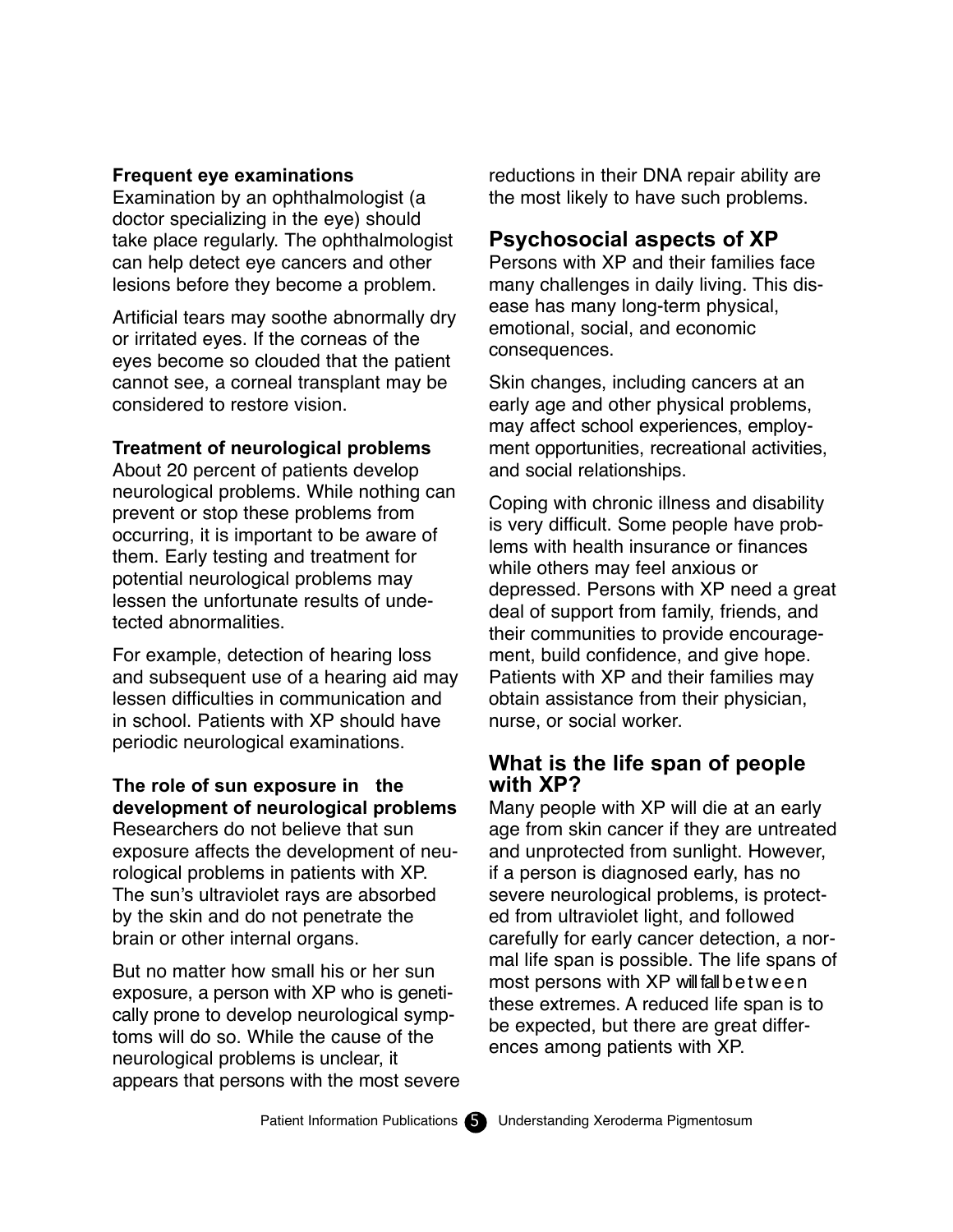# **What part does heredity play?**

XP is a recessive condition. This means that a person must have two XP genes (one from each parent) to develop the disease. Both parents of a person with XP are carriers of the XP trait because each parent has one XP gene and one normal gene. Neither parent has symptoms of XP. Recent advances in understanding XP make it possible to test if someone is a carrier of some forms of XP by analyzing that person's DNA.

## **If the parents of a child with XP have another child, will that child also have XP?**

There is a one in four chance that any child of the same parents of a patient with XP will also have XP. XP among affected children in the same family is usually of similar severity. For example, if the first child with XP has severe neurological problems, the next affected child may have similar problems.

Prenatal diagnosis of XP has been done in research laboratories, but it is not a routine test. Parents of a child with XP should seek genetic counseling before considering having another child.

## **Can a person with XP have children?**

Most people with XP have normal sexual development and functioning, and they are able to have children. The advisability of a person with XP becoming a parent would be affected by the person's own ability to care for a family.

The probability of a person with XP having a child with XP is very small. This would occur only if the other parent also has XP or is a carrier for the XP trait. In some cases, carriers of the XP trait can be detected by a laboratory test of their DNA repair genes.

# **What research is being done?**

Researchers in the United States and throughout the world are learning about XP and trying to correct the DNA repair defect in laboratory-grown cells from patients with XP. The genes causing most types of XP have been identified. Many laboratories in the US, Europe, and Japan are studying XP genes and trying to understand what they do. Clinical studies on skin cancer prevention with oral medications and evaluating patients with unusual features are also being conducted at the National Institutes of Health.

# **Where can I get more information?**

Information for patients and collection of clinical data about symptoms, treatment, and progress of patients with XP is available from the following organization:

Support groups have formed and can be contacted as follows:

#### **United States**

Xeroderma Pigmentosum society 437 Snydertown RD Crayville N.Y. 12521 (877) XPS-CURE www.xps.org